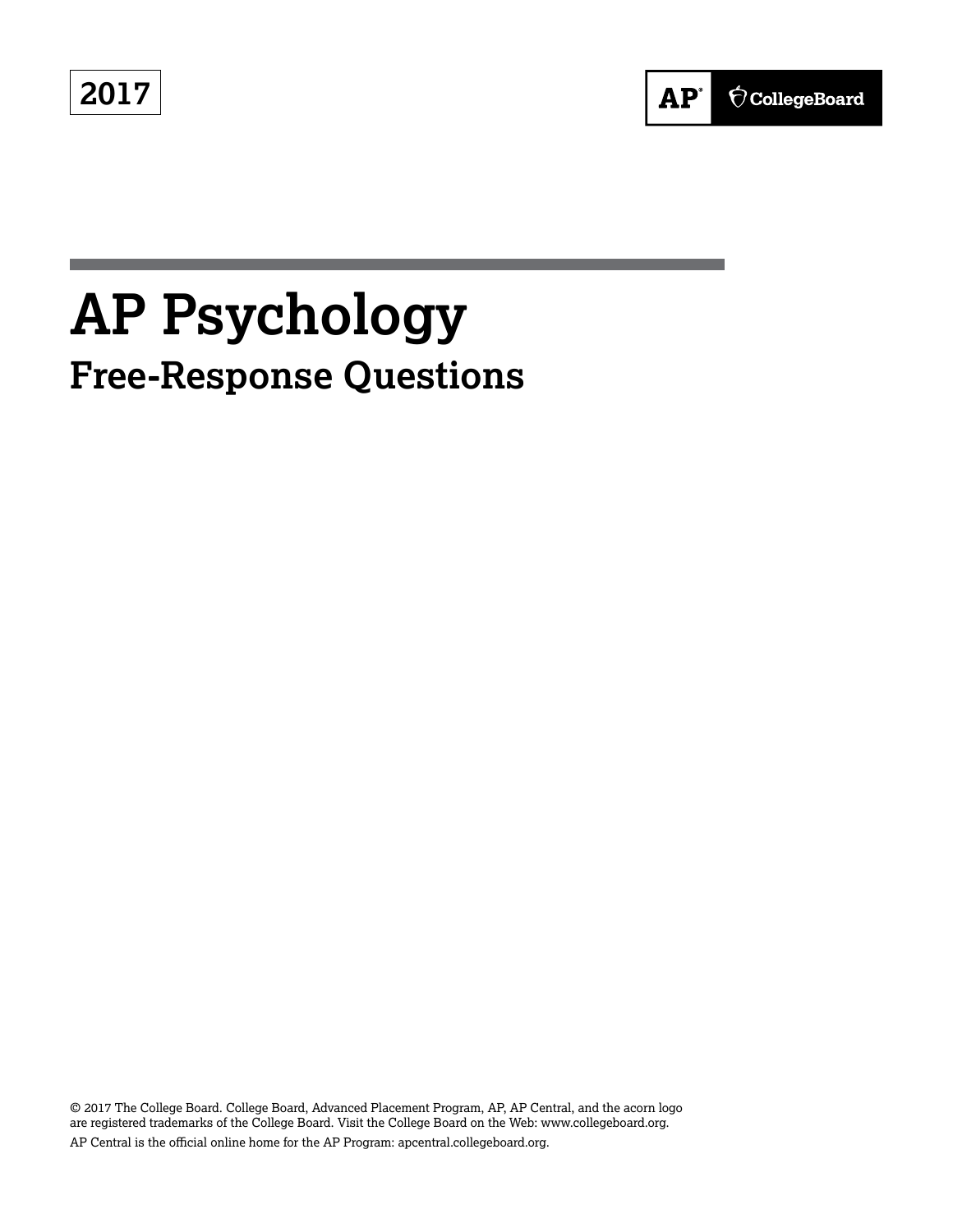### **2017 AP® PSYCHOLOGY FREE-RESPONSE QUESTIONS**

# **PSYCHOLOGY SECTION II Time—50 minutes Percent of total score—33** $\frac{1}{2}$ **3**

**Directions:** You have 50 minutes to answer BOTH of the following questions. It is not enough to answer a question by merely listing facts. You should present a cogent argument based on your critical analysis of the questions posed, using appropriate psychological terminology.

#### 1. Part A

Explain how each of the following plays a role in eating behavior.

- Drive-reduction theory
- External cues
- Dopamine and the reward center
- Observational learning

#### Part B

 A study was conducted to investigate the role of framing on concern for healthy eating. Each participant  $(N = 100)$  was randomly assigned to one of two conditions. In the first condition, the participants read an article indicating that obesity is a disease. Participants in the second condition read an article indicating that obesity is the result of personal behaviors and decisions.

 Participants were then asked to indicate how important it would be for them to eat a healthy diet. Scores ranged from 1 (not very important) to 9 (very important). The results are presented in the table below.

| Group           | Mean Score—Concern for<br><b>Healthy Eating</b> | <b>Standard Deviation</b> |
|-----------------|-------------------------------------------------|---------------------------|
| Disease         | 34                                              | 14                        |
| <b>Behavior</b> | 61                                              | 19                        |

- Operationally define the dependent variable.
- What makes the study experimental rather than correlational?
- What is the most appropriate conclusion the researchers can draw about the relationship between the variables in the study?

© 2017 The College Board. Visit the College Board on the Web: www.collegeboard.org.